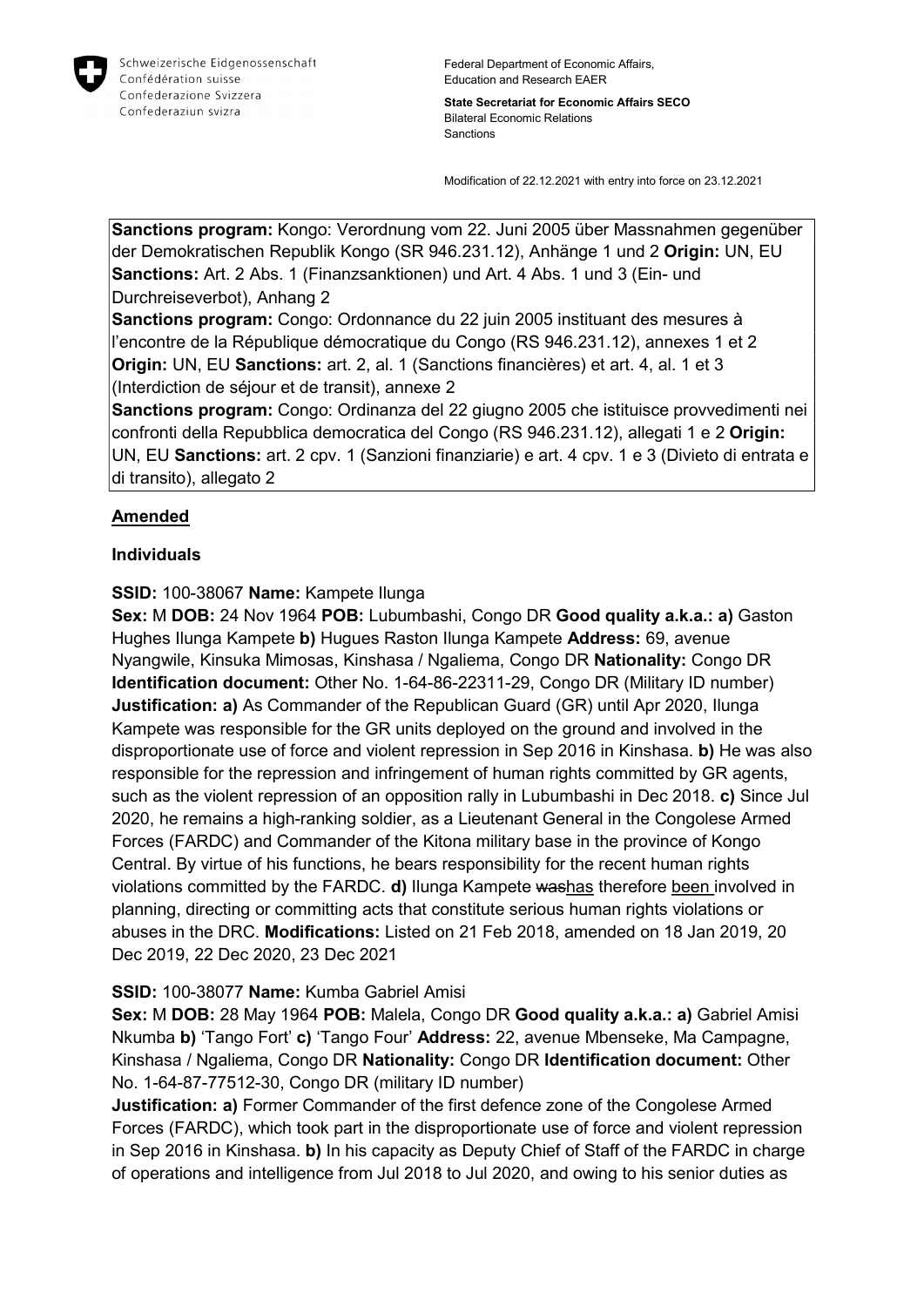Inspector General of the FARDC since Jul 2020, he bears responsibility for recent human rights violations committed by the FARDC. c) Gabriel Amisi Kumba washas therefore been involved in planning, directing or committing acts that constitute serious human rights violations or abuses in the DRC. Modifications: Listed on 21 Feb 2018, amended on 18 Jan 2019, 20 Dec 2019, 22 Dec 2020, 23 Dec 2021

#### SSID: 100-38091 Name: Luyoyo Ferdinand Ilunga

Sex: M DOB: 8 Mar 1973 POB: Lubumbashi, Congo DR Address: 2, avenue des Orangers, Kinshasa / Gombe, Congo DR Nationality: Congo DR Identification document: Passport No. OB0260335, Congo DR, Date of issue: 15 Apr 2011, Expiry date: 14 Apr 2016 Justification: a) As Commander of the anti-riot unit called the Légion Nationale d'Intervention of the Congolese National Police (PNC) until 2017, and Commander of the unit responsible for the protection of institutions and high-ranking officials within the PNC until Dec 2019, Ferdinand Ilunga Luyoyo was responsible for the disproportionate use of force and violent repression in Sep 2016 in Kinshasa, and bears responsibility for the subsequent human rights violations committed by the PNC. b) Ferdinand Ilunga Luyoyo washas therefore been involved in planning, directing or committing acts that constitute serious human rights violations or abuses in the DRC. c) Ferdinand Ilunga Luyoyo has retained his rank of General and remains active on the public scene in the DRC. Modifications: Listed on 21 Feb 2018, amended on 18 Jan 2019, 20 Dec 2019, 22 Dec 2020, 23 Dec 2021

### SSID: 100-38104 Name: Kanyama Célestin

Sex: M DOB: 4 Oct 1960 POB: Kananga, Congo DR Good quality a.k.a.: a) Kanyama Tshisiku Celestin b) Kanyama Celestin Cishiku Antoine c) Kanyama Cishiku Bilolo Célestin d) 'Esprit de mortmort' Address: 56, avenue Usika, Kinshasa / Gombe, Congo DR Nationality: Congo DR Identification document: Passport No. OB0637580, Congo DR, Date of issue: 20 May 2014, Expiry date: 19 May 2019

Justification: a) As Commissioner of the Congolese National Police (PNC), Célestin Kanyama was responsible for the disproportionate use of force and violent repression in Sep 2016 in Kinshasa. b) In Jul 2017, Célestin Kanyama was appointed Director-General of the PNC's training schools. Owing to his role as a senior PNC official, he bears responsibility for the recent human rights violations committed by the PNC. One example is the intimidation and deprivation of freedom imposed on journalists by police officers in Oct 2018, after the publication of a series of articles on the misappropriation of police cadet rations, and the role that Célestin Kanyama played in these eventsschools. c) Célestin KanyamaIn Oct 2018, when he was therefore involved in planning, directing or committing acts that constitute serious human rights violations or abuses infunction, police officers intimidated and deprived journalists of freedom after the DRC publication of a series of articles on the misappropriation of police cadet rations. Célestin Kanyama played a role in those events. d) Owing to his role as a senior PNC official, which he retains today, he bears responsibility for the recent human rights violations committed by the PNC. Célestin Kanyama has therefore been involved in planning, directing or committing acts that constitute serious human rights violations or abuses in the DRC. Other information: Was granted Schengen visa no 011518403, issued on 2.7.2016. Modifications: Listed on 21 Feb 2018, amended on 18 Jan 2019, 20 Dec 2019, 22 Dec 2020, 23 Dec 2021

#### SSID: 100-38116 Name: Numbi John

Sex: M DOB: 16 Aug 1962 POB: Jadotville-Likasi-Kolwezi, Congo DR Good quality a.k.a.: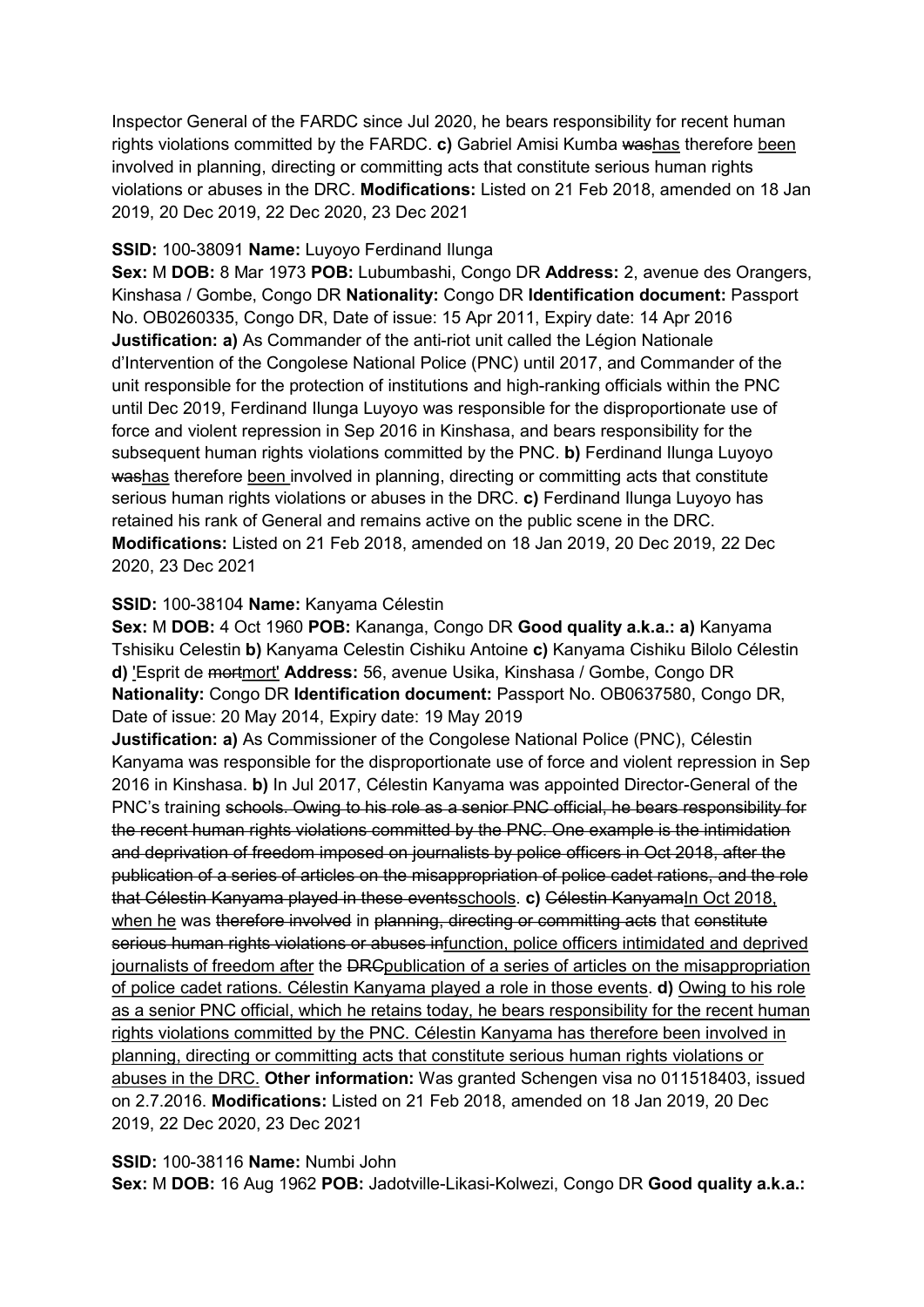a) John Numbi Banza Tambo b) John Numbi Banza Ntambo c) Tambo Numbi Address: 5, avenue Oranger, Kinshasa / Gombe, Congo DR Nationality: Congo DR **Justification: a)** John Numbi was Inspector General of the Congolese Armed Forces (FARDC) from Jul 2018 until Jul 2020. Owing to his role, he bears responsibility for the recent human rights violations committed by the FARDCFARDC between Jul 2018 and Jul 2020, such as disproportionate violence against illegal miners from Jun to Jul 2019 committed by FARDC troops under his direct authority. b) John Numbi washas therefore been involved in planning, directing or committing acts that constitute serious human rights violations or abuses in the DRC. c) Until early 2021, John Numbi retainsretained a position of influence in the FARDC, especially in Katanga, where serious human rights violations committed by the FARDC have been reported. d) John Numbi is still a threat to the human rights situation in the DRC, especially in Katanga. Modifications: Listed on 21 Feb 2018, amended on 18 Jan 2019, 20 Dec 2019, 22 Dec 2020, 23 Dec 2021

#### SSID: 100-38146 Name: Boshab Evariste

Sex: M DOB: 12 Jan 1956 POB: Tete Kalamba, Congo DR Good quality a.k.a.: Evariste Boshab Mabub Ma Bileng Address: 3, avenue du Rail, Kinshasa / Gombe, Congo DR Nationality: Congo DR Identification document: Diplomatic passport No. DP0000003, Congo DR, Date of issue: 21 Dec 2015, Expiry date: 20 Dec 2020

**Justification: a)** In his capacity as Vice Prime Minister and Minister of Interior and Security from Dec 2014 to Dec 2016, Evariste Boshab was officially responsible for the police and security services and for coordinating the work of provincial governors. In thisthat capacity, he was responsible for arrests of activists and opposition members, as well as disproportionate use of force, including between Sep 2016 and Dec 2016 in response to demonstrations in Kinshasa, which resulted in a large number of civilians being killed or injured by security services. b) Evariste Boshab washas therefore been involved in planning, directing or committing– acts that constitute serious human rights violations or abuses in the DRC. c) Evariste Boshab also played a part in the exploitation and aggravation of the crisis in the Kasai region, where he maintains a position of influence, particularlyin particular since becoming senatorSenator of Kasai in Mar 2019. Other information: Schengen visa expired on 5.1.2017. Modifications: Listed on 21 Feb 2018, amended on 18 Jan 2019, 20 Dec 2019, 22 Dec 2020, 23 Dec 2021

### SSID: 100-38167 Name: Mupompa Alex Kande

Sex: M DOB: 23 Sep 1950 POB: Kananga, Congo DR Good quality a.k.a.: a) Alexandre Kande Mupomba b) Kande-Mupompa Address: a) Messidorlaan 217/25, 1180 Uccle, Belgium b) 1, avenue Bumba, Kinshasa / Ngaliema, Congo DR Nationality: a) Congo DR b) Belgium Identification document: Passport No. OP0024910, Congo DR, Date of issue: 21 Mar 2016, Expiry date: 20 Mar 2021

Justification: a) As Governor of Kasai Central until Oct 2017, Alex Kande Mupompa was responsible for the disproportionate use of force, violent repression and extrajudicial killings committed by security forces and the Congolese National Police (PNC) in Kasai Central from Aug 2016, including killings in the territory of Dibaya in Feb 2017. b) Alex Kande Mupompa washas therefore been involved in planning, directing or committing acts that constitute serious human rights violations or abuses in the DRC. c) Alex Kande Mupompa also played a part in the exploitation and aggravation of the crisis in the Kasai region, for which he was a representative until Oct 2019 and in which he maintains a position of influence as leader ofthrough the Congrès des alliés pour l'action au Congo (CAAC)), which is part of the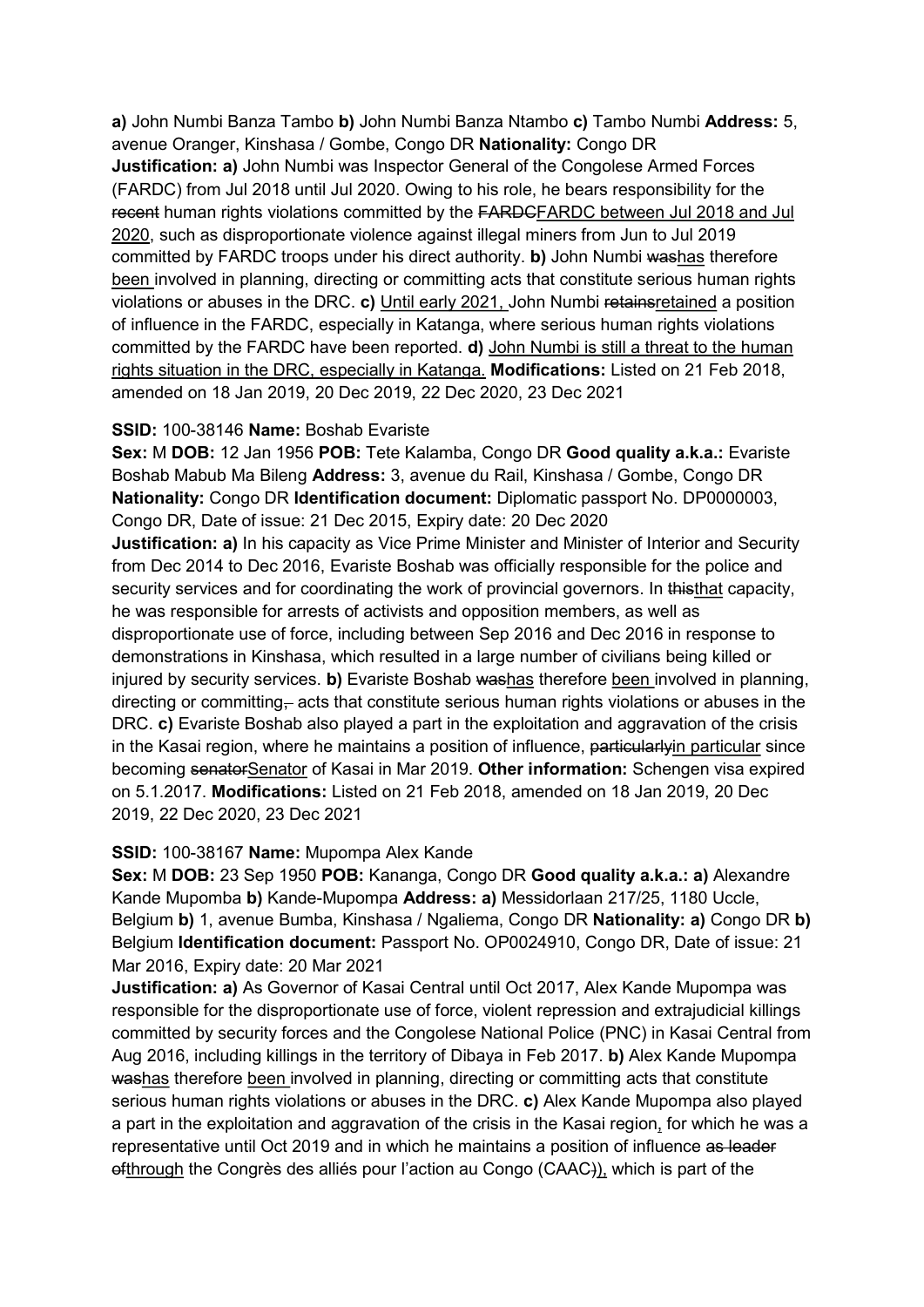provincial government of Kasai. Modifications: Listed on 21 Feb 2018, amended on 24 Apr 2018, 18 Jan 2019, 20 Dec 2019, 22 Dec 2020, 23 Dec 2021

## SSID: 100-38217 Name: Ruhorimbere Éric

Sex: M DOB: 16 Jul 1969 POB: Minembwe, Congo DR Good quality a.k.a.: a) Eric Ruhorimbere Ruhanga b) Tango Two'Tango Two' c) Tango Deux'Tango Deux' Address: Mbujimayi, Kasai Province, Congo DR Nationality: Congo DR Identification document: a) Other No. 1-69-09-51400-64, Congo DR (Military ID number) b) Passport No. OB0814241, Congo DR

**Justification: a)** As Deputy Commander of the 21st military region from Sep 2014 to Jul 2018, Éric Ruhorimbere was responsible for the disproportionate use of force and extrajudicial killings perpetrated by the Congolese Armed Forces (FARDC), in particular against the Nsapu militia and women and children. b) Éric Ruhorimbere has been the Commander of the Nord Equateur operational sector since Jul 2018. Owing to his role, he bears responsibility for the recent human rights violations committed by the FARDC. c) Éric Ruhorimbere washas therefore been involved in planning, directing or committing acts that constitute serious human rights violations or abuses in the DRC. Modifications: Listed on 21 Feb 2018, amended on 18 Jan 2019, 20 Dec 2019, 22 Dec 2020, 23 Dec 2021

## SSID: 100-38230 Name: Emmanuel Ramazani ShadariShadary

Sex: M DOB: 29 Nov 1960 POB: Kasongo, Congo DR Good quality a.k.a.: a) Emmanuel Ramazani Shadari Mulanda b) Shadary Address: 28, avenue Ntela, Mont Ngafula, Kinshasa, Congo DR Nationality: Congo DR

Justification: a) As Vice Prime Minister and Minister of Interior and Security until Feb 2018, Emmanuel Ramazani ShadariShadary was officially responsible for the police and security services and for coordinating the work of provincial governors. In thisthat capacity, he was responsible for the arrests of activists and opposition members, as well as for the disproportionate use of force, such as the violent crackdown on members of the Bundu Dia Kongo (BDK) movement in Kongo Central, the repression in Kinshasa from Jan to Feb 2017 and the disproportionate use of force and violent repression in the Kasai provinces. b) In thisthat capacity, Emmanuel Ramazani Shadari wasShadary has therefore been involved in planning, directing or committing acts that constitute serious human rights violations or abuses in the DRC. c) Since Feb 2018, Emmanuel Ramazani ShadariShadary has been permanent secretary of the Parti du peuple pour la reconstruction et le développement (PPRD), which until Dec 2020 was the main party in the coalition under former President Joseph Kabila. Modifications: Listed on 21 Feb 2018, amended on 18 Jan 2019, 20 Dec 2019, 22 Dec 2020, 23 Dec 2021

### SSID: 100-38241 Name: Mutondo Kalev

Sex: M DOB: 3 Mar 1957 Good quality a.k.a.: a) Kalev Katanga Mutondo b) Kalev Motono c) Kalev Mutundo d) Kalev Mutoid e) Kalev Mutombo f) Kalev Mutond g) Kalev Mutondo Katanga h) Kalev Mutund Address: 24, avenue Ma Campagne, Kinshasa, Congo DR Nationality: Congo DR Identification document: Passport No. DB0004470, Congo DR, Date of issue: 8 Jun 2012, Expiry date: 7 Jun 2017

Justification: a) As Head of the National Intelligence Service (ANR) until Feb 2019, Kalev Mutondo was involved in and responsible for the arbitrary arrest, detention and mistreatment of opposition members, civil society activists and others. b) Kalev Mutondo washas therefore been involved in planning, directing or committing acts that constitute serious human rights violations or abuses in the DRC. c) In May 2019, he signed a declaration of past and future